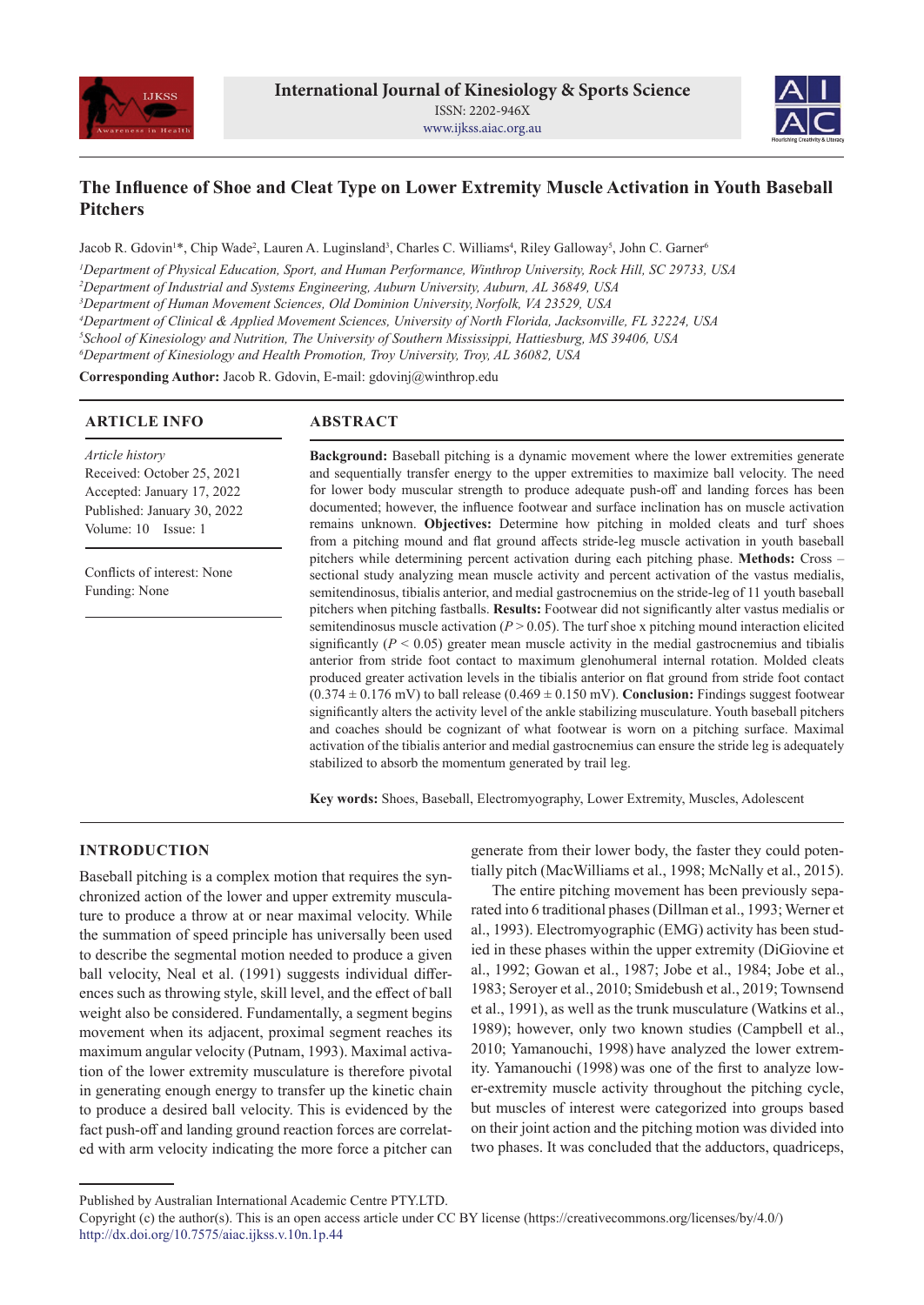and tibialis anterior play a pivotal role in conserving energy, controlling trunk sway, and decelerating the upper extremities to limit injuries. A more recent study reported mean EMG percentages of lower-extremity muscles in four phases and found the stride-leg (contralateral to the throwing arm) and trail leg (ipsilateral to the throwing arm) reached 'very high' activation levels during a baseball pitch (Campbell et al., 2010). This supports the need for athletes and coaches to prioritize lower body strength and endurance training for pitchers considering some may throw up to 30 pitches per inning or 100 pitchers per game (Campbell et al., 2010).

Surface composition and condition reports are obtainable for various collegiate and professional baseball fields while no such information is present for youth fields. Nonetheless, artificial surfaces are low-maintenance and cost effective creating an increase in popularity and usability for fields, bullpens, and batting cages. Approximately 25% of youth baseball players compete as pitchers (Lyman & Fleisig, 2005) allowing the opportunity for them to throw from various surface inclinations in a single game. It is within the rules for Little League players to remain in the game at another position if they are removed from the mound as a pitcher. If desired, players can change their footwear pre- and mid-competition to account for playing surface inclination. Pitching from a mound has shown to elicit kinematics changes in adolescent pitchers (Nissen et al., 2013). Shoulder and elbow moments increase by 6% when pitching from a mound, but the most notable differences were in the lower extremity. Stride-foot ankle plantarflexion was greater on a pitching mound (PM) causing an increase in knee extension due to the delay in foot contact (Nissen et al., 2013). To date, only one study has investigated how surface inclination and footwear effect youth pitching mechanics which concluded turf shoes (TS) increase stride-leg ankle plantarflexion due to the absence of studs that can penetrate the underlying surface (Gdovin et al., 2019); however, there is little understanding how the interaction between footwear and surface inclination affects lower extremity muscle activation.

The effectiveness of cleated footwear is determined by its ability to penetrate the underlying surface, which is affected by the surfaces' hardness and shoe stud shape, and generate traction (Driscoll et al., 2015). Changing footwear on various playing surface inclinations may, consequently, alter muscle activation and subsequently the pitching movement. Therefore, the purposes of this study were to: [1] determine how pitching in molded cleats (MC) and TS from a PM and flat ground (FG) affects lower extremity muscle activation in the vastus medialis, semitendinosus, tibialis anterior, and medial gastrocnemius on the stride-leg of youth baseball pitchers and [2] define the percent activation of those muscles in each pitching phase. The first hypothesis  $(H_1)$  predicted that TS will produce larger EMG values in the vastus medialis and semitendinosus on both a PM and FG due to a sliding foot strike while the second hypothesis  $\rm(H_{2})$  predicted the MC will elicit an increase in tibialis anterior and medial gastrocnemius activation due to the cleat interlocking with the underlying surface.

## **METHODS**

#### **Participants and Study Design**

A cross-sectional study design was deployed to evaluate eleven healthy right-handed, youth male baseball pitchers (Table 1) who voluntarily enrolled in the institutional review board approved study. In order to meet the necessary requirements to participate, all participants had to be between the ages of 10 and 15, have a minimum 2 years of competitive pitching experience, and have worn their baseball-specific footwear for a minimum of 1 hour per week during that timeframe. After informed consent and assent were obtained, a physical activity readiness questionnaire (PAR-Q) was completed to screen for musculoskeletal, orthopaedic, and cardiovascular abnormalities. Participants were excluded if they had any upper/lower body orthopedic or musculoskeletal injury within 6 months of data collection. Dependent variables of interest include mean muscle activity and percent activation of all four lower extremity muscles while the two types of footwear and surfaces are the independent variables.

#### **Footwear**

Metal cleats, MC, and TS are the three primary types of baseball cleats. The official rules of Little League-level baseball does not allow those between the ages of 4-12 years to compete in metal cleats (Little League, 2020). Therefore, due to the cohort's age range, only MC and TS were utilized for data collection. The experimental procedures were completed in each participant's personal MC and TS (Figure 1). Participants owned and utilized both types of footwear throughout their competitive baseball season. Footwear characteristics are listed in Table 2 with the average shoe size being 10.7 (U.S. sizing).

**Table 1.** Participant demographic data

|                | Mean  | $\pm SD$ | <b>Minimum</b> | <b>Maximum</b> |
|----------------|-------|----------|----------------|----------------|
| Age (years)    | 13.2  | 1.7      | 10.0           | 15.0           |
| Height (cm)    | 170.0 | 15.7     | 149.6          | 193.2          |
| Mass (kg)      | 61.0  | 14.7     | 40.7           | 86.7           |
| Shoe Size (US) | 10.7  | 2.5      | 7.5            | 14.0           |



**Figure 1.** Athletic Footwear Worn by Participants: Top Row: New Balance 4040v3 Low Youth Baseball Cleat (MC); Bottom Row: New Balance 4040v3 Turf Shoe (TS)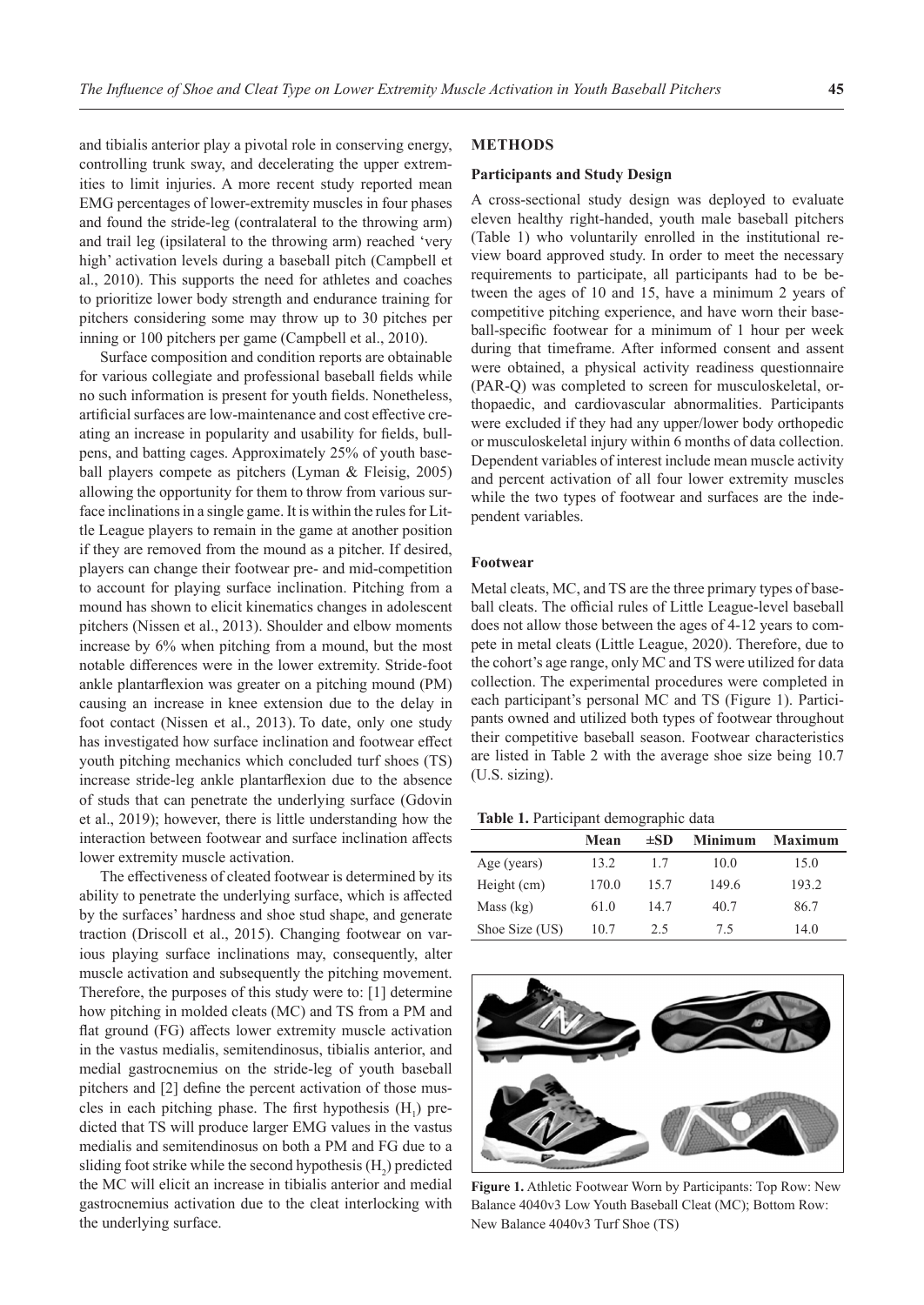### **Surfaces**

A 1.83 m x 4.27 m flat strip of 34 mm monofilament synthetic turf with a Styrene-Butadiene Rubber infill was placed in the center of the motion capture volume. Additionally, a portable PM (Proper Pitch Mounds, Garner, NC, USA) meeting Little League specifications was used.

#### **Procedures**

The experimental testing session began by obtaining participant anthropometrics. Participants were then prepped for MVICs following SENIAM guidelines (Hermens et al., 2000). The skin over the muscle belly of the vastus medialis, semitendinosus, tibialis anterior, and medial gastrocnemius was shaved, abraded, and cleaned prior to applying silver/ silver chloride monopolar disposable surface electrodes (EME Company, Baton Rouge, LA, USA) on the strideleg. A ground electrode was placed on the tibial tuberosity. Surface electromyography (EMG) was recorded at 1000 Hz using an 8-channel Noraxon Telemyo DTS 900 system (Noraxon USA, INC, Scottsdale, AZ, USA) synced with Vicon Nexus (Oxford, UK) motion capture software.

Three, five-second barefoot MVIC trials separated by 30 s were completed for each muscle of interest and were obtained during knee flexion (semitendinosus), knee extension (vastus medialis), dorsiflexion (tibialis anterior), and plantarflexion (medial gastrocnemius) (Allen et al, 2016; Donahue et al., 2019; Wilson et al., 2018).Knee flexion and extension had participants pull and push, respectively, into a padded weight bench with a leg attachment. Dorsiflexion MVICs were obtained by securing a strap around the junction of the toe phalanges and metatarsals and asking participants to maximally dorsiflex their ankle. Plantarflexion MVICs had participants stand with nominal knee flexion and press their toes into the ground with as much force as possible mirroring an isometric body-weight calf raise.

Following the protocol previously described by Gdovin et al. (2019), participants wore a compression shirt with markers Velcroed to upper extremity and trunk anatomical landmarks while the lower extremity and foot markers were placed on the skin and shoe, respectively, to identify the phases of interest. A plug-in-gait full body marker set was used and pitching motion was recorded and analyzed via a Vicon Nexus 3D motion capture system with 8 wall-mounted, infrared T-series cameras collecting at 240 Hz. The order of footwear and surfaces consisted of four counterbalanced conditions (MC x FG, MC x PM, TS x FG, TS x PM). The laboratory coordinate system was a right-handed reference frame with its axes defined as  $X_1$ ,  $Y_1$ , and  $Z_1$ .  $X_1$  is a vector directed from the pitching rubber to home plate,  $Z_1$  is a downward vertical projection, and  $Y_1$  is a cross product of  $X_1$  and  $Z_1$ .

| Table 2: Footwear characteristics |  |
|-----------------------------------|--|
|-----------------------------------|--|

|                     | <b>Molded Cleat (MC)</b> | Turf Shoe (TS) |
|---------------------|--------------------------|----------------|
| Mass (kg)           | 0.3                      | 0.3            |
| Total $\#$ of Studs | 18.0                     | n/a            |
| Stud height (cm)    | 11                       | n/a            |

Each participant completed their personal warm-up routine, including stretching and non-throwing drills, with no time constraint (Fleisig et al., 1995; Werner et al., 1993).Participants pitched four-seam fastballs with the same technique and effort as if it were a game situation. A total of ten pitches were thrown from the stretch position, separated by 30 s of rest, into a net ten feet away with a designated strike zone ribbon. A 10 min. rest between footwear conditions acted as a washout period as an attempt to mimic the time between innings. The same experimental protocol was repeated for the three remaining counterbalanced conditions.

### **Data Analysis**

The first three pitches without marker obstruction in each condition were used in the analysis (Gdovin et al., 2019; Nissen et al., 2007; Nissen et al., 2013; Solomito et al., 2015). All EMG data were collected throughout the entire pitch sequence and was broken down into the four phases of interest: stride foot contact (SFC), maximum glenohumeral external rotation (MER), ball release, maximum glenohumeral internal rotation (MIR) (Nissen et al., 2013; Oliver & Keeley, 2010). All phases were identified using customized Statistical Analysis System, version 9.3 (SAS Institute, Cary, NC, USA) models beginning with SFC (0%) and ending with MIR (100%) of the throwing arm. SFC was defined as the instance the foot, heel, or toe touched the ground. MER was measured in a plane perpendicular to the humerus as the greatest angle between the trunk's anterior and the forearm's distal direction (Fleisig et al., 1996) while ball release was defined as when one of the two markers placed on the baseball was 2 cm or greater away from the marker on the throwing hand (Nissen et al., 2007; Nissen et al., 2013). MIR was measured from the time of ball release until completion of the pitching motion.

Raw EMG data of the vastus medialis, semitendinosus, tibialis anterior, and medial gastrocnemius were smoothed using a fourth-order, zero-lag Butterworth filter (15 Hz) and full wave rectification preceded analysis. Mean MVIC was acquired by averaging the amplitudes across the middle 3 s within each 5 s trial. Similar to Campbell et al., (2010), the 1st and 5<sup>th</sup> s of each MVIC trial was eliminated to allow participants 1 s to reach their maximal contraction ("ramping up") while avoiding fatigue ("ramping down"). The three MVIC trials were then averaged together to produce a mean value per muscle that was used to calculate mean muscle activity in all four shoe-surface conditions within all four pitch phases. Mean muscle activity was calculated as the mean amplitude at SFC, MER, ball release, and MIR for the three analyzed pitches. A total of 5 data points were used on either side of the points of interest at each pitch phase. Percentages of MVIC were calculated by dividing the mean muscle activity from each lower extremity muscle during each of the four phases by the mean MVIC of the corresponding muscle (Campbell et al., 2010). No statistical analysis was run on this variable because the purpose was to provide descriptive data, which is comparable to the methods of Campbell et al. (2010). Mean EMG activation was classified based on the following criteria: minimal activity (0-20% MVIC),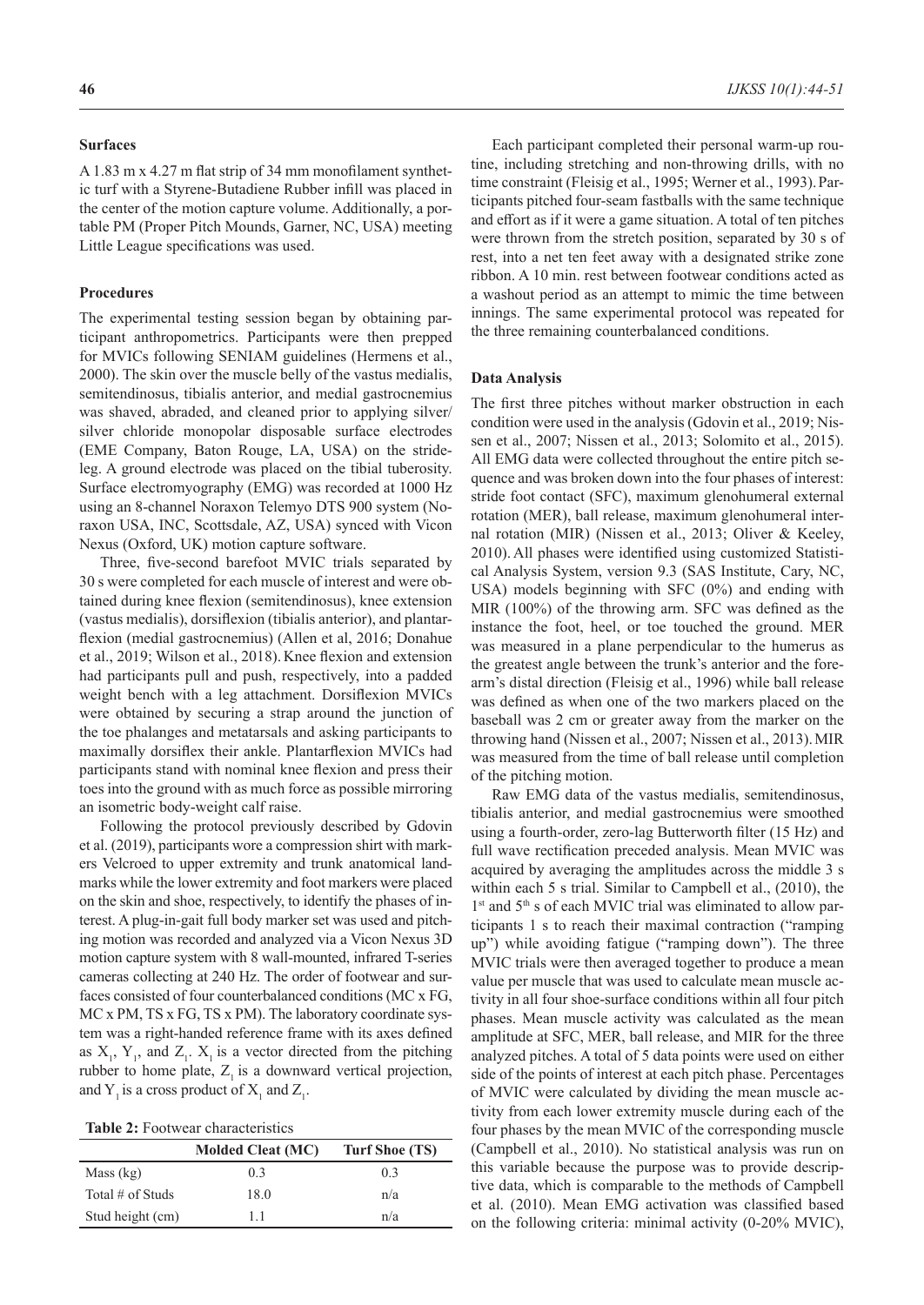moderate activity (20-35% MVIC), moderately strong (35- 50% MVIC), and significantly high (>50% MVIC) (Campbell et al., 2010; Tucker et al., 2005).

#### **Statistical Analysis**

Individual data sets were averaged across all participants to compare means between each shoe-surface condition. A 2x2 [2 Surfaces (FG, PM) x 2 Footwear (TS, MC)] repeated measure analysis of variance was used to analyze mean muscle activity and mean MVIC. When main effect significance was found, a Bonferroni post-hoc adjustment was used to compare simple main effects. If an interaction was seen in the ANOVA results, a univariate post hoc t-test was conducted. Mean MVIC's were analyzed using the SPSS 21 statistical software package (IBM SPSS® Statistics V21.0, Armonk, NY, USA) while mean muscle activity during the four phases of interest was conducted using Stata, version 15 (StataCorp. 2017. Stata Statistical Software: Release 15. College Station, TX: StataCorp LLC, USA). An a priori alpha level was set at 0.05 for all analyses.

## **RESULTS**

There were significant intra-class correlation coefficients (ICC) for pitch velocity (Table 3) but no significant differences were found  $(F_{1,10} = 2.424, P = 0.15, = 0.195)$ . No significant differences ( $\hat{P} > 0.05$ ) were found for the vastus medialis or semitendinosus in any of the four shoe-surface conditions during the four pitch phases; however, percent activation for both muscles would be classified as 'significantly high' except in the TS x FG condition at SFC where both muscles were 'moderately strong'. Results for the stride-leg medial gastrocnemius and tibialis anterior are broken down by pitch phases (Tables 4 and 5).

### **Stride Foot Contact**

Significant differences were present at stride-leg foot contact in the medial gastrocnemius and tibialis anterior. Mean muscle activity in the medial gastrocnemius was significantly greater  $(F_{1,10} = 4.967, P = 0.002, = 0.398)$  in TS on both the PM and FG generating  $0.138 \pm 0.065$  mV and  $0.130 \pm 0.043$ mV, respectively. While the tibialis anterior produced significantly greater values  $(F_{1,10} = 4.012, P = 0.002, = 0.372)$  in

**Table 3.** Ball velocities

| Variable             | Mean | - SD |       | <b>ICC</b> <i>P</i> -Value |                | Confidence<br><b>Intervals</b> |
|----------------------|------|------|-------|----------------------------|----------------|--------------------------------|
|                      |      |      |       |                            | Lower<br>Bound | <b>Upper</b><br><b>Bound</b>   |
| Pitch Velocity (m/s) |      |      |       |                            |                |                                |
| MC x FG              | 28.9 | 4.6  |       |                            |                |                                |
| MC x PM              | 28.7 | 4.5  |       |                            |                |                                |
| TS x FG              | 28.2 | 4.2  | 0.984 | < 0.001                    | 0.959          | 0.995                          |
| TS x PM              | 28.3 | 4.5  |       |                            |                |                                |

 $MC =$  molded cleat,  $TS =$  turf shoe,  $FG =$  flat ground,

PM = pitching mound

the TS (0.394  $\pm$  0.126 mV) on the PM, mean muscle activity in the MC (0.374  $\pm$  0.176 mV) was significantly greater on the FG. Percent activation is classified as 'significantly high' for the medial gastrocnemius in all four shoe-surface conditions while the tibialis anterior was 'moderately strong' in all conditions except the TS x PM.

#### **Maximal External Rotation**

Significant differences were present in the stride-leg medial gastrocnemius ( $F_{1,10} = 4.849$ ,  $P = 0.003$ , = 0.327) and tibialis anterior  $(F_{1,10} = 3.419, P = 0.008, = 0.286)$  at the time of maximum glenohumeral external rotation. Both muscles produced significantly greater values in the TS (medial gastrocnemius:  $0.146 \pm 0.048$  mV; tibialis anterior:  $0.417 \pm 0.048$ 0.196 mV) on the PM while activation in the MC (medial gastrocnemius:  $0.394 \pm 0.056$  mV; tibialis anterior:  $0.394 \pm 0.056$ 0.185 mV) was significantly greater on the FG. The percent activation was 'significantly high' for the medial gastrocnemius throughout all shoe-surface conditions while the tibialis anterior was 'significantly high' for TS x PM and MC x FG while being 'moderately strong' in the TS x FG and MC x PM conditions.

## **Ball Release**

Significant differences were present in the stride-leg medial gastrocnemius ( $F_{1,10} = 5.243$ ,  $P = 0.007$ ,  $= 0.312$ ) and tibialis anterior  $(F_{1,10} = 4.932, P = 0.007, = 0.301)$  upon ball release. Mean muscle activity in the medial gastrocnemius was significantly greater in TS on both the PM and FG generating  $0.168 \pm 0.079$  mV and  $0.157 \pm 0.074$  mV, respectively. The tibialis anterior produced significantly greater values in the TS  $(0.479 \pm 0.225 \text{ mV})$  on the PM while activity in the MC  $(0.469 \pm 0.150 \text{ mV})$  was significantly greater on the FG. Percent activation classified both muscles as 'significantly high' throughout all four shoe-surface conditions.

### **Maximal Internal Rotation**

Significant differences were present in the stride-leg medial gastrocnemius ( $F_{1,10} = 6.689, P = 0.004, P = 0.401$ ) and tibialis anterior  $(F_{1,10} = 8.324, P = 0.001, P = 0.452)$  at the time of maximum glenohumeral internal rotation. Both the medial gastrocnemius and tibialis anterior elicited a significantly greater mean muscle activity in TS on both the PM (medial gastrocnemius:  $0.219 \pm 0.053$  mV; tibialis anterior:  $0.626 \pm$ 0.213 mV) and FG (medial gastrocnemius:  $0.195 \pm 0.092$ mV; tibialis anterior:  $0.556 \pm 0.261$  mV). Percent activation classified both muscles as 'significantly high' throughout all four shoe-surface conditions.

## **DISCUSSION**

The aims of the current study were to (1) determine how pitching in MC and TS from a PM and FG affects lower extremity muscle activation in the vastus medialis, semitendinosus, tibialis anterior, and medial gastrocnemius on the stride-leg of youth baseball pitchers and (2) establish the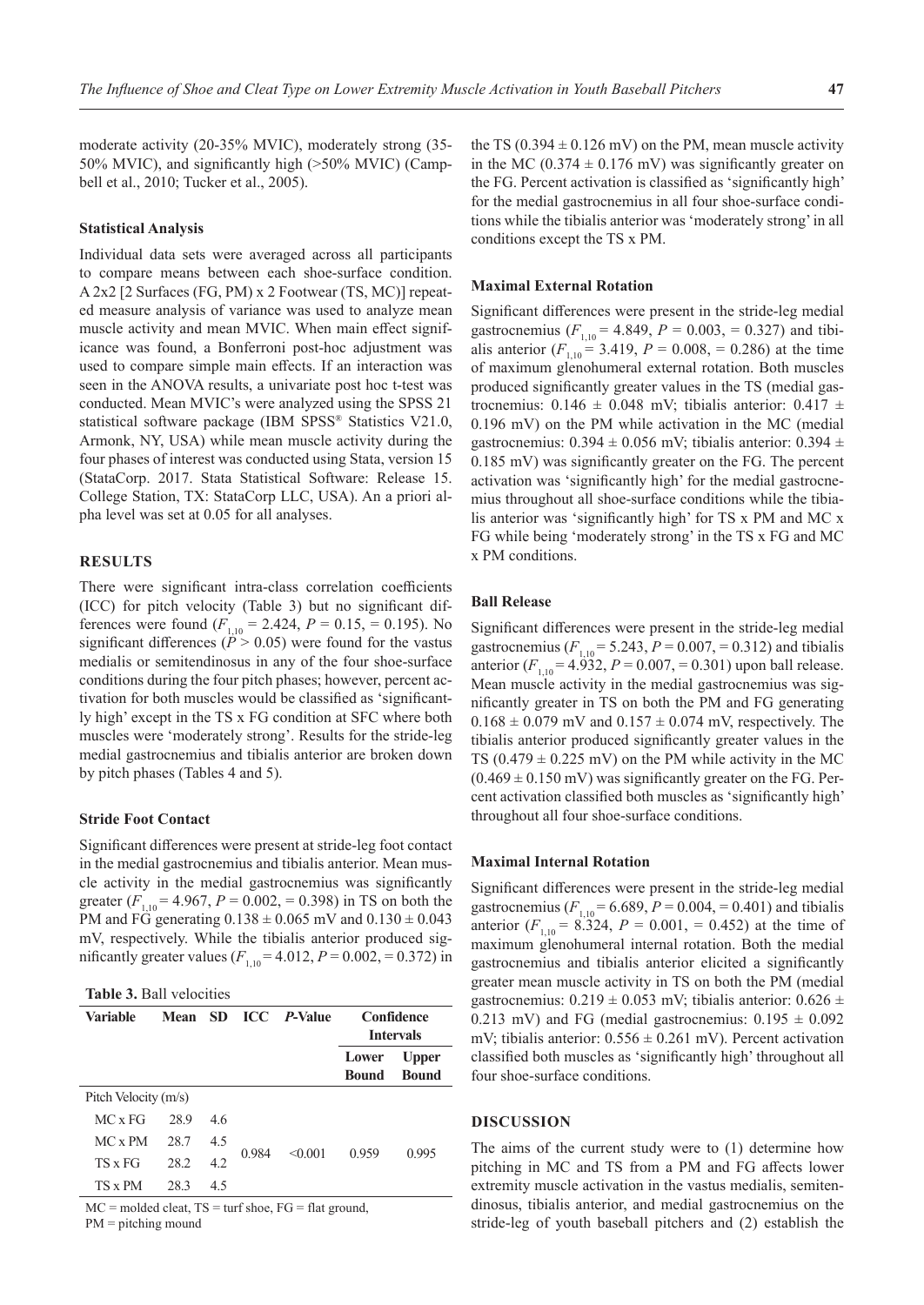| <b>rapic +.</b> ividan inducted activity (in v) |                   |                   |                   |                   |                 |
|-------------------------------------------------|-------------------|-------------------|-------------------|-------------------|-----------------|
| <b>Vastus Medialis</b>                          | <b>TS x PM</b>    | TS x FG           | MC x PM           | MC x FG           | P-Value         |
| <b>SFC</b>                                      | $0.295 \pm 0.124$ | $0.277 \pm 0.130$ | $0.301 \pm 0.141$ | $0.318 \pm 0.149$ | 0.610           |
| <b>MER</b>                                      | $0.312 \pm 0.147$ | $0.295 \pm 0.097$ | $0.318 \pm 0.149$ | $0.335 \pm 0.158$ | 0.410           |
| Ball release                                    | $0.358 \pm 0.168$ | $0.335 \pm 0.158$ | $0.329 \pm 0.086$ | $0.399 \pm 0.187$ | 0.220           |
| <b>MIR</b>                                      | $0.468 \pm 0.211$ | $0.416 \pm 0.196$ | $0.428 \pm 0.201$ | $0.445 \pm 0.209$ | 0.280           |
| Semitendinosus                                  | TS x PM           | TS x FG           | MC x PM           | MC x FG           | P-Value         |
| <b>SFC</b>                                      | $0.280 \pm 0.132$ | $0.264 \pm 0.124$ | $0.286 \pm 0.103$ | $0.302 \pm 0.142$ | 0.510           |
| <b>MER</b>                                      | $0.297 \pm 0.139$ | $0.295 \pm 0.132$ | $0.302 \pm 0.097$ | $0.319 \pm 0.150$ | 0.690           |
| <b>Ball</b> release                             | $0.341 \pm 0.160$ | $0.319 \pm 0.089$ | $0.313 \pm 0.147$ | $0.379 \pm 0.178$ | 0.440           |
| <b>MIR</b>                                      | $0.445 \pm 0.196$ | $0.396 \pm 0.186$ | $0.407 \pm 0.191$ | $0.423 \pm 0.131$ | 0.320           |
| <b>Medial Gastrocnemius</b>                     | <b>TS x PM</b>    | <b>TS x FG</b>    | $MC \times PM$    | $MC \times FG$    | P-Value         |
| <b>SFC</b>                                      | $0.138 \pm 0.065$ | $0.130 \pm 0.043$ | $0.114 \pm 0.054$ | $0.114 \pm 0.053$ | $0.002*{b}$ cde |
| <b>MER</b>                                      | $0.146 \pm 0.048$ | $0.295 \pm 0.065$ | $0.121 \pm 0.057$ | $0.394 \pm 0.056$ | $0.003*$ bcde   |
| <b>Ball</b> release                             | $0.168 \pm 0.079$ | $0.157 \pm 0.074$ | $0.125 \pm 0.015$ | $0.143 \pm 0.067$ | $0.007*$ bcde   |
| <b>MIR</b>                                      | $0.219 \pm 0.053$ | $0.195 \pm 0.092$ | $0.163 \pm 0.076$ | $0.159 \pm 0.035$ | $0.004*$ bcde   |
| <b>Tibialis Anterior</b>                        | <b>TS x PM</b>    | TS x FG           | MC x PM           | MC x FG           | P-Value         |
| <b>SFC</b>                                      | $0.394\pm0.126$   | $0.371 \pm 0.174$ | $0.354\pm0.166$   | $0.374\pm0.176$   | $0.002*{b}$ cde |
| <b>MER</b>                                      | $0.417 \pm 0.196$ | $0.294 \pm 0.126$ | $0.374 \pm 0.176$ | $0.394 \pm 0.185$ | $0.008*{b}%$    |
| <b>Ball</b> release                             | $0.479 \pm 0.225$ | $0.448 \pm 0.211$ | $0.388 \pm 0.182$ | $0.469 \pm 0.150$ | $0.007*$ bcde   |
| <b>MIR</b>                                      | $0.626 \pm 0.213$ | $0.556 \pm 0.261$ | $0.503 \pm 0.161$ | $0.524\pm0.246$   | $0.001*$ abcde  |

**Table 4.** Mean muscle activity (mV)

SFC = stride foot contact, MER = maximum external rotation, MIR = maximum internal rotation, TS = turf shoe, MC = molded cleat, PM = pitching mound, FG = flat ground

\*Significance (P < 0.05) among footwear x surface.

Post-hoc comparisons: significant differences (*P* < 0.001) between <sup>a</sup>TS x PM & TS x FG, <sup>b</sup>TS x PM & MC x PM, °TS x PM & MC x FG, <sup>a</sup>TS x FG & MC x PM, e TS x FG & MC x FG, f MC x PM & MC x FG

| <b>Vastus Medialis</b>      | <b>TS x PM</b> | TS x FG | MC x PM | MC x FG |
|-----------------------------|----------------|---------|---------|---------|
| <b>SFC</b>                  | 51.0           | 47.9    | 52.1    | 55.0    |
| <b>MER</b>                  | 54.0           | 51.0    | 55.0    | 58.0    |
| <b>Ball</b> release         | 61.9           | 58.0    | 56.9    | 69.0    |
| MIR                         | 81.0           | 72.0    | 74.0    | 77.0    |
| Semitendinosus              | TS x PM        | TS x FG | MC x PM | MC x FG |
| <b>SFC</b>                  | 50.9           | 48.0    | 52.0    | 54.9    |
| <b>MER</b>                  | 54.0           | 53.6    | 54.9    | 58      |
| <b>Ball</b> release         | 62.0           | 58.0    | 56.9    | 68.9    |
| MIR                         | 80.9           | 72.0    | 74.0    | 76.9    |
| <b>Medial Gastrocnemius</b> | TS x PM        | TS x FG | MC x PM | MC x FG |
| <b>SFC</b>                  | 62.7           | 59.0    | 51.8    | 51.8    |
| <b>MER</b>                  | 66.4           | 134.1   | 55.0    | 179.1   |
| <b>Ball</b> release         | 76.4           | 71.4    | 56.8    | 65.0    |
| <b>MIR</b>                  | 99.5           | 88.6    | 74.1    | 72.3    |
| <b>Tibialis Anterior</b>    | <b>TS x PM</b> | TS x FG | MC x PM | MC x FG |
| <b>SFC</b>                  | 51.0           | 48.0    | 45.8    | 48.4    |
| <b>MER</b>                  | 53.9           | 38.0    | 48.4    | 51.0    |
| <b>Ball</b> release         | 65.6           | 58.0    | 50.2    | 60.7    |
| <b>MIR</b>                  | 81.0           | 71.9    | 65.1    | 67.8    |

SFC = stride foot contact, MER = maximum external rotation, MIR = maximum internal rotation, TS = turf shoe, MC = molded cleat, PM = pitching mound, FG = flat ground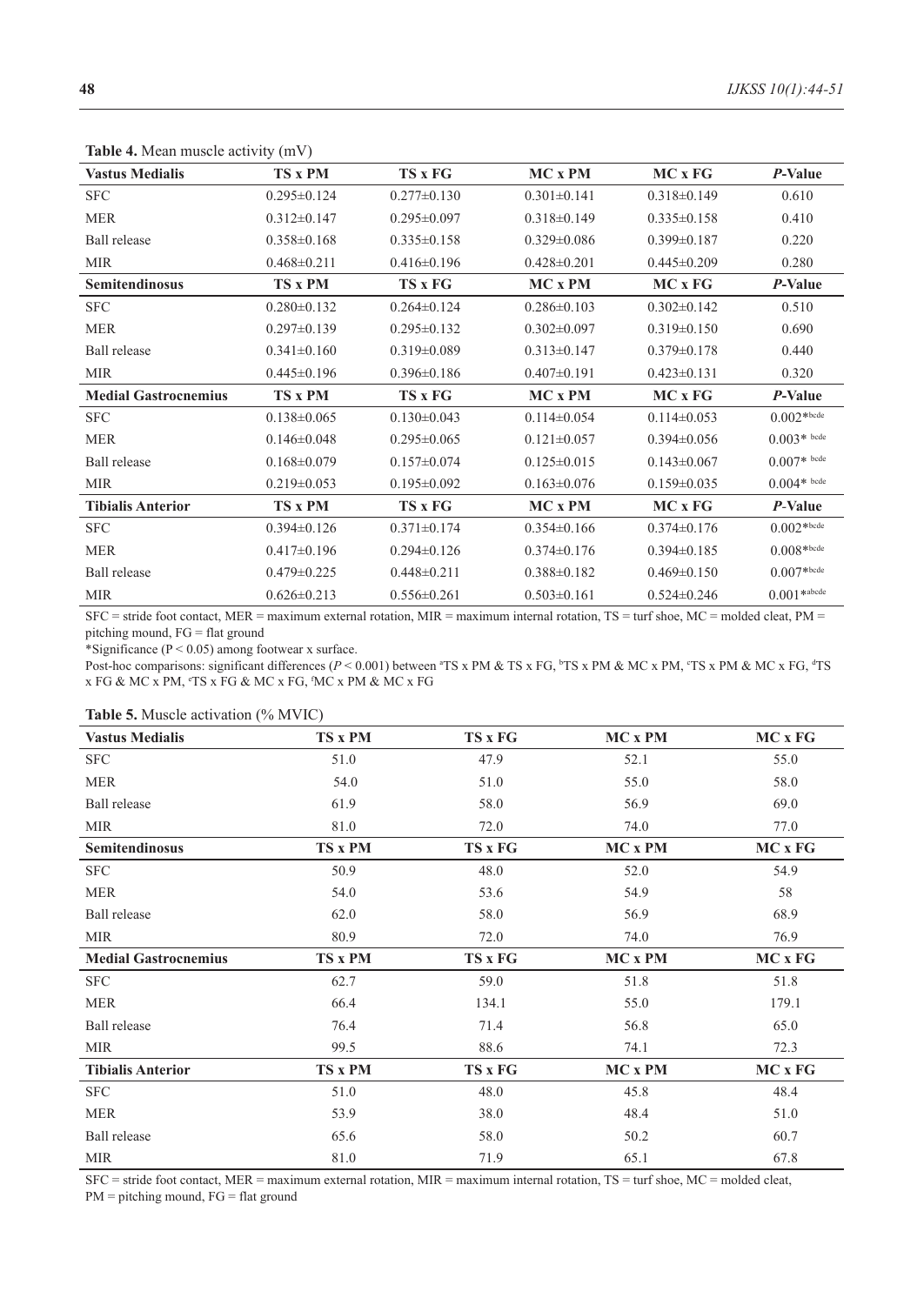percent activation of those muscles during each pitching phase. Results indicate that pitching in TS on a PM may lead to significantly greater muscle activation in the medial gastrocnemius and tibialis anterior throughout all four phases. MC produced significant muscle activation on FG from SFC to ball release in the tibialis anterior while the medial gastrocnemius was significantly active at MER. Results rejected the first hypothesis  $(H_1)$  which predicted TS would produce larger EMG values in the VM and ST on both surface inclinations; yet, the second alternative hypothesis  $(H_2)$  forecasting MC would elicit larger tibialis anterior and medial gastrocnemius activation levels was accepted.

Data from this investigation produced greater overall muscle activity compared to the original study (Yamanouchi, 1998) investigating lower-extremity muscle activation during a baseball pitch. While Yamanouchi (1998) concluded that the abductor and adductor musculature generates the primary source of power within the trail- and stride-legs producing over 80% MVIC, the vastus medialis, tibialis anterior, and medial gastrocnemius are the only muscles of interests that both studies analyzed and are therefore the only three that can be compared. Discrepancies between data can potentially be attributed to the breakdown of phases. Yamanouchi (1998) used two phases with the first including the 2 s prior to SFC; however, the pitcher is currently in their windup and in a period of single (trail)-leg support and one would intuitively hypothesize that the stride-leg musculature would not be as active since it has not made contact with the ground. This may explain the reported significant vastus medialis activation within this phase while the current study found no significant differences in either the vastus medialis or semitendinosus in any shoe-surface condition. Phase two included the 2 s time frame after SFC closely matching the time point of MER in the current study. Comparing these intervals show the percent muscle activation within the vastus medialis, tibialis anterior, and medial gastrocnemius were double than that reported by Yamanouchi (1998) in all shoe-surface conditions.

Campbell et al. (2010) divided the pitching cycle into four distinct phases and for comparison purposes, phases two, three, and four will be compared to the SFC, ball release, and MIR time points within the current study, respectively. The medial gastrocnemius activity was significantly high throughout all phases in both studies with Campbell et al. (2010) reporting larger values, which was not unexpected. Participants were skilled collegiate players who were an average of 9 years older and threw a minimum of 31.3 m/s (70 mph) compared to the youth athletes tested in the current study. In order for the youth pitchers to generate this required ball velocity, producing larger muscle contractions up the kinetic chain would be required. The vastus medialis activation levels were 'moderately high' in phase two while phases three and four demonstrated 'significantly high' activity (Campbell et al., 2010). Results from the current study showed 'significantly high' vastus medialis activity in all four phases; however, the collegiate athletes produced larger values. Campbell et al. (2010) attributed the large stride-leg vastus medialis activation levels, specifically in phase three, to its importance in controlling and stabilizing the knee joint

while the trunk and upper extremity rotate about the hip. This may indicate that youth baseball pitchers need to focus on strengthening the vastus medialis and semitendinosus, regardless of the footwear and surface they play on, to provide support to the stride knee during arm deceleration and follow through.

Gdovin et al. (2019) previously revealed stride-leg ankle plantarflexion increases while wearing a TS on both a PM and FG which may be the reason for significantly high medial gastrocnemius muscle activity in the current study. Similarly, with shoulder external rotation angle, torque, and velocity increasing in TS (Gdovin et al., 2019), the medial gastrocnemius and tibialis anterior appear to provide enough foot and ankle stability to allow the glenohumeral ER velocity and torque to increase by 6% and 18%, respectively. It is interesting to note that the medial gastrocnemius and tibialis anterior continuously increase activity throughout the entire pitching cycle in all shoe-surface conditions. Immediately prior to SFC, the pitcher is in a period of single support with the stride-leg suspended in air indicating the athlete continuously activates this musculature to prepare for force absorption upon SFC. The continuous activation is not only advantageous for pitchers to generate large ground reaction forces at SFC to absorb the momentum generated by the trail leg, but it has also been shown to be a predictive measure of ball velocity (McNally et al., 2015). It is oftentimes thought that the muscle activation and ground reaction forces generated in the trail-leg are thought to play a large role in improving ball velocity, however, push off force and ball velocity are weakly correlated in high school pitchers (Oyama & Myers, 2018).

Significant interactions between footwear and surface exist for mean muscle activity for both the medial gastrocnemius and tibialis anterior. This suggests both MC and TS significantly influence the ankle stabilizing musculature during the pitch cycle. The mean muscle activity for the medial gastrocnemius was significantly greater throughout all four phases while wearing a TS on the PM and the TS x FG interaction produced the largest medial gastrocnemius activation except at MER. Similarly, the mean muscle activity for the tibialis anterior was significantly greater in a TS on a PM, but the MC elicited greater muscle activation on the FG except at MIR. This evidence suggests that the studs on the sole of the MC engage with the underlying surface restricting the motion occurring at the interface. This allows for pitchers to rapidly transition from a plantarflexed position at SFC to dorsiflexion shifting from medial gastrocnemius to tibialis anterior activity. Due to the TS inability to penetrate the underlying surface from its lack of studs, it causes a sliding foot strike and the footwear is displaced relative to the surface.

In conjunction with previously published literature, it does appear that controlling for footwear conditions with respect to the slope of the playing surface does have an impact on pitching outcome. Youth pitching kinematics have shown to increase the stress placed upon the upper extremity when pitching from a mound (Nissen et al., 2013) and wearing TS on FG (Gdovin et al., 2019). While stride length and pitching velocity remain consistent regardless of the footwear-surface condition, TS bring about greater changes in stride-leg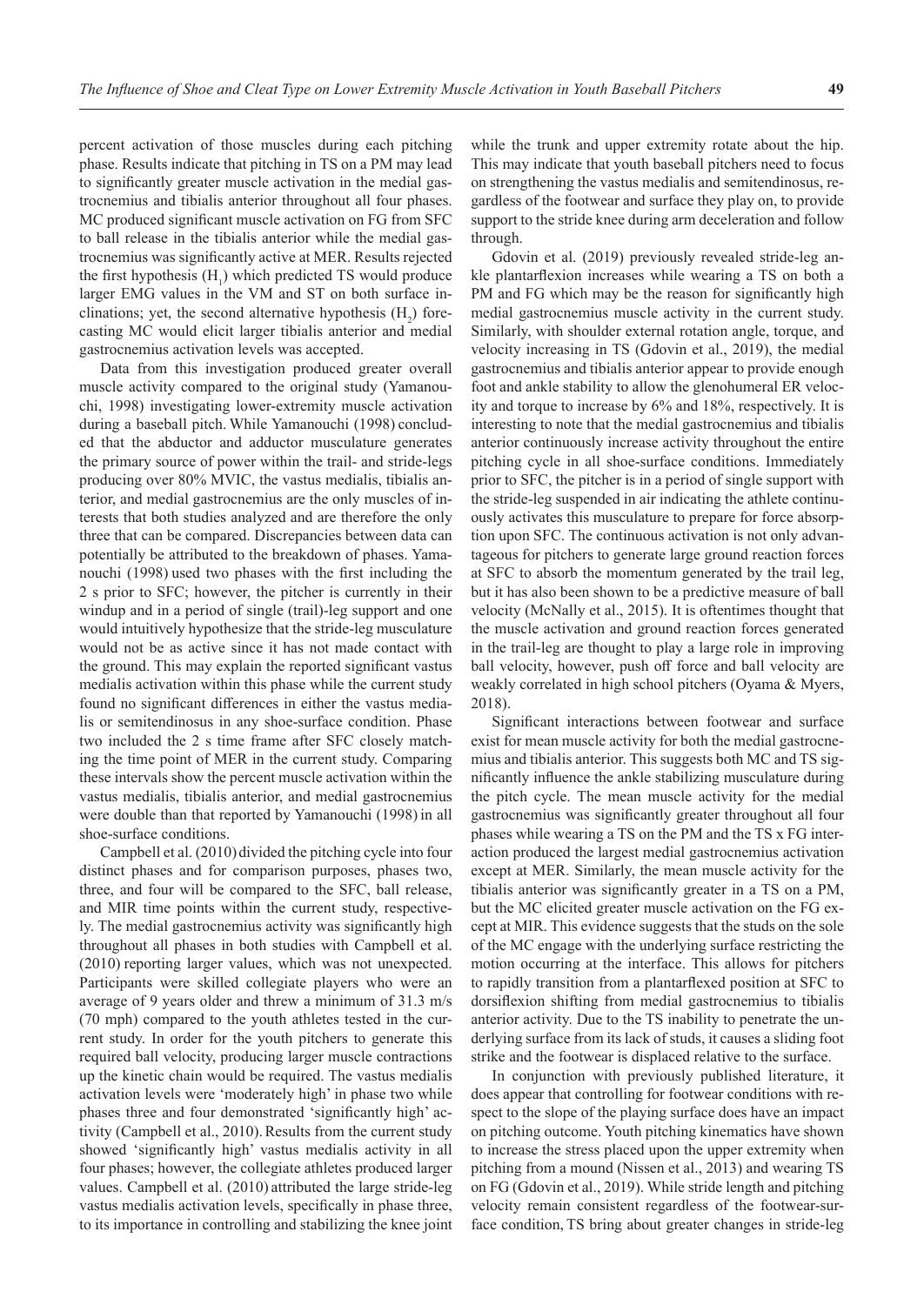ankle plantarflexion joint angles (Gdovin et al., 2019) and subsequently medial gastrocnemius muscle activity. This information provides youth baseball coaches and athletes evidence for strengthening the lower extremities, both uni- and bi-laterally, in order to maximize the generation and transfer of momentum in both types of footwear.

Despite novel findings on the implications footwear has on lower extremity muscle activation, all data were collected in a controlled laboratory setting creating limitations. First, the use of data on both the stride- and trail-leg would have provided insight as to how pitchers generate and utilize mechanical energy to begin their movement towards home plate as either a 'push off' or 'fall'; however, the use of a non-wireless EMG unit attached to both lower extremities would have potentially limited the stride length of participants and subsequently muscle activation. The stride-leg was chosen because muscle activation patterns in different footwear would attempt to explain previously reported kinematic changes in ankle plantarflexion (Gdovin et al., 2019; Nissen et al., 2013) and it is also responsible for resisting up to 72% of the shear forces generated from a pitcher's body weight (MacWilliams et al., 1998). Second, while a larger sample size would have been desired, previous studies were published and reported statistical and clinical significance with sample sizes ranging from 7 to 15 (Gdovin et al., 2019; Nissen et al., 2007; Yamanouchi, 1998). While the methodology was designed to control for and mimic game-like scenarios, game situations vary and controlling for some variables in a laboratory may not always be possible. Future studies should investigate the effect the shoe-surface interaction has on lower extremity co-contraction indices to determine joint stability throughout the pitching cycle.

#### **CONCLUSION**

This study demonstrates the importance footwear plays when youth baseball pitchers throw from various surface inclinations because muscle activation is significantly altered in the ankle-stabilizers (medial gastrocnemius and tibialis anterior) compared to the knee stabilizers (vastus medialis and semitendinosus). Pitching in TS on a PM produces 'significantly high' activation patterns in both the medial gastrocnemius and tibialis anterior throughout all phases of the pitching cycle. Similarly, MC elicited 'moderately to significantly high' tibialis anterior activation on FG from SFC to ball release. The practical implications of these findings suggest youth baseball pitchers and coaches should be cognizant of which footwear is worn on a pitching surface. Maximal activation of the medial gastrocnemius and tibialis anterior can ensure the stride leg is adequately stabilized to absorb the momentum generated by the trail leg.

#### **REFERENCES**

Allen, C., Fu, Y.-C., & Garner, J. C. (2016). The effects of a self-adapted, jaw repositioning mouthpiece and jaw clenching on muscle activity during vertical jump and isometric clean pull performance. *International Journal of Kinesiology and Sports Science*, *4*(3), 42-49. doi: 10.7575/aiac.ijkss.v.4n.3p.42

- Campbell, B. M., Stodden, D. F., & Nixon, M. K. (2010). Lower extremity muscle activation during baseball pitching. *The Journal of Strength and Conditioning Research*, *24*(4), 964-971. doi: 10.1519/JSC.0b013e3181cb241b
- DiGiovine, N. M., Jobe, F. W., Pink, M., & Perry, J. (1992). An electromyographic analysis of the upper extremity in pitching. *Journal of Elbow Surgery*, *1*(1), 15-25. doi: 10.1016/S1058-2746(09)80011-6
- Dillman, C. J., Fleisig, G. S., & Andrews, J. R. (1993). Biomechanics of pitching with emphasis upon shoulder kinematics. *Journal of Orthopaedic & Sports Physical Therapy, 18*(2), 402-408. doi: 10.2519/jospt.1993.18.2.402
- Donahue, P. T., Wilson, S. J., Williams, C. C., Valliant, M., & Garner, J. C. (2019). Impact of hydration status on electromyography and ratings of perceived exertion during the vertical jump. *International Journal of Kinesiology and Sports Science*, *7*(4), 1-8. doi: 10.7575/aiac. ijkss.v.7n.4p.1
- Driscoll, H., Kelley, J., Kirk, B., Koerger, H., & Haake, S. (2015). Measurement of studded shoe– surface interaction metrics during in situ performance analysis. *Sports Engineering*, *18*(2), 105-113. doi: 10.1007/s12283-014- 0163-1
- Fleisig, G. S., Andrews, J. R., Dillman, C. J., & Escamilla, R. F. (1995). Kinetics of baseball pitching with implications about injury mechanisms. *The American Journal of Sports Medicine*, *23*(2), 233-239. doi: 10.1177/036354659502300218
- Fleisig, G. S., Escamilla, R. F., Andrews, J. R., Matsuo, T., & Barrentine, S. W. (1996). Kinematic and kinetic comparison between baseball pitching and football passing. *Journal of Applied Biomechanics*, *12*(2), 207-224. doi: 10.1123/jab.12.2.207
- Gdovin, J. R., Wade, C., Williams, C. C., Luginsland, L. A., Wilson, S. J., & Garner, J. C. (2019). Impact of shoe and cleat type on youth baseball pitching biomechanics. *Journal of Sports Biomechanics*. Advance online publication. doi: 10.1080/14763141.2019.1679243
- Gowan, I. D., Jobe, F. W., Tibone, J. E., Perry, J., & Moynes, D. R. (1987). A comparative electromyographic analysis of the shoulder during pitching. Professional versus amateur pitchers. *The American Journal of Sports Medicine*, *15*(6), 586-590. doi: 10.1177/036354658701500611
- Hermens, H. J., Freriks, B., Disselhorst-Klug, C., & Rau, G. (2000). Development of recommendations for SEMG sensors and sensor placement procedures. *Journal of Electromyography and Kinesiology*, *10*(5), 361–374. doi: 10.1016/s1050-6411(00)00027-4
- Jobe, F. W., Moynes, D. R., Tibone, J. E., & Perry, J. (1984). An EMG analysis of the shoulder in pitching. A second report. *The American Journal of Sports Medicine*, *12*(3), 218-220. doi: 10.1177/036354658401200310
- Jobe, F. W., Tibone, J. E., Perry, J., & Moynes, D. (1983). An EMG analysis of the shoulder in throwing and pitching. A preliminary report. *The American Journal of Sports Medicine*, *11*(1), 3-5. doi: 10.1177/036354658301100102